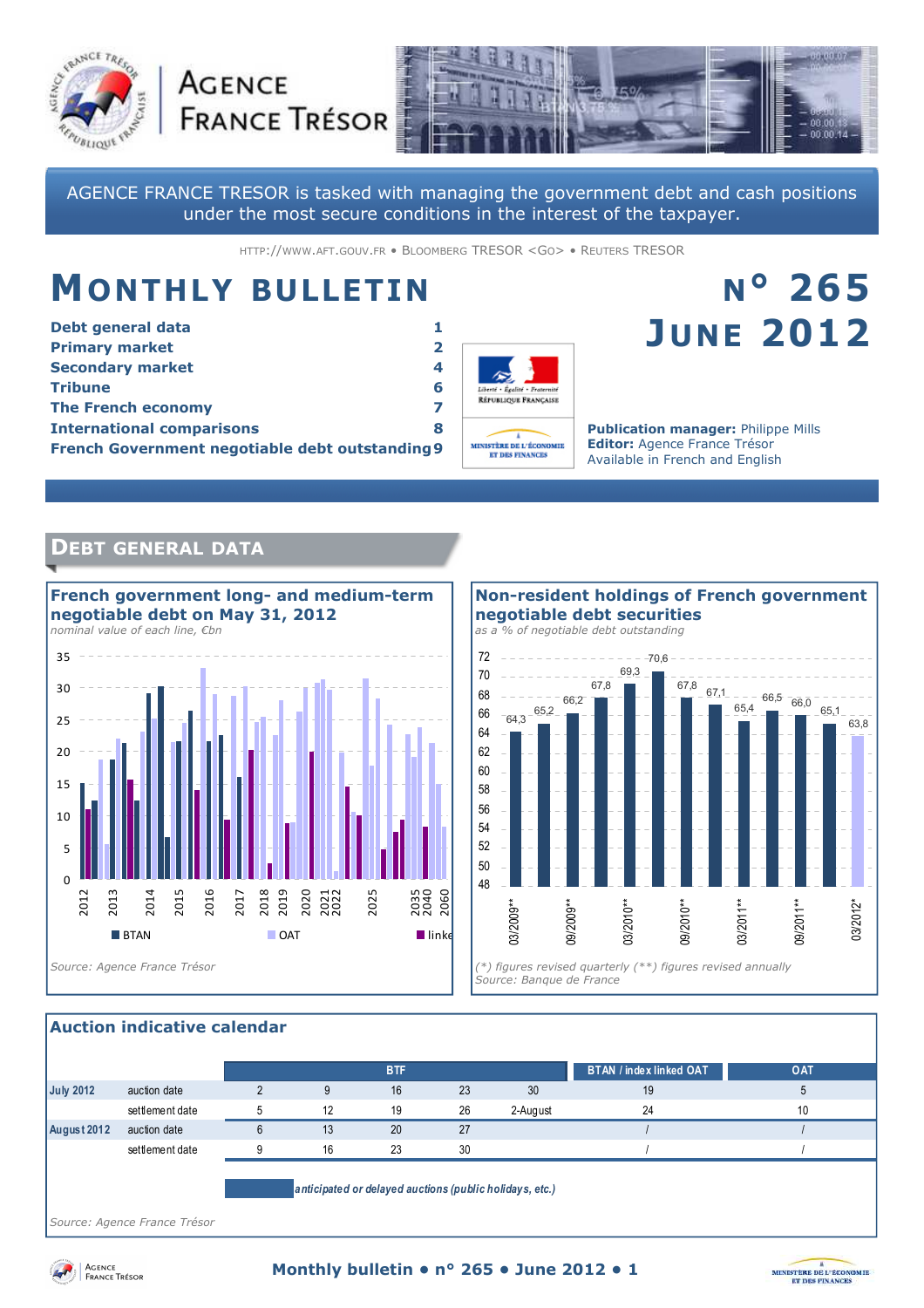### **NEWS BRIEF**

#### **French yields hit a low on strong buying**

In May, growing concerns about Greece and Spain, combined with a gloomy world economy, fuelled a marked risk-averse movement that led to historical easing of German yields to new lows. Consequently, on 23 May, Germany sold its first zero-coupon two-year bond.

French yields had been relatively stable since the end of January and, for some maturities, they had even improved. On 23 May yields fell sharply. The decline affected long maturities more than shorter maturities and continued over the following days, pushing the French 10-year yield down to a historic low of 2.35% on 31 May. This record was immediately broken on 1 June, with a new low of 2.05% reached during the day, for a decline of 79 basis points since 21 May. French yields dropped further than German yields during this period and the interest-rate differential between 10-year OATs and Bunds narrowed from 132 basis points on 21 May to 108 basis points on 1 June.

Several factors have been put forward for this outstanding drop in French yields to historic lows.

First of all, when Germany's real interest rates moved into negative territory, some investors' concerns about their return constraints caused them to switch to other European sovereign debt that from their standpoint appeared to offer better opportunities in terms of return, credit risk and liquidity. French government debt ranks second in terms of liquidity in the euro area, behind German debt, and it is still rated AAA by Fitch, Moody's and DBRS. It has benefited more from changes in these various criteria than other, less liquid, European government debt. The attractiveness of French government bonds, compared to other European sovereign bonds triggered strong buying from Asia accounts and European institutional investors.

At the same time, the decline in yields was amplified as certain investors, such as hedge funds, had to cover their short positions, forcing them to buy French securities because of their outperformance. Finally, some other investors, who had underweighted French government debt in recent months, during the perceived uncertainty surrounding the run-up to the presidential elections, switched back to more neutral positions.

### **PRIMARY MARKET**

# **Long- and medium-term financing over the year on May 31, 2012**  *€bn*







# **OATs and BTANs: indicative repayment schedule on**

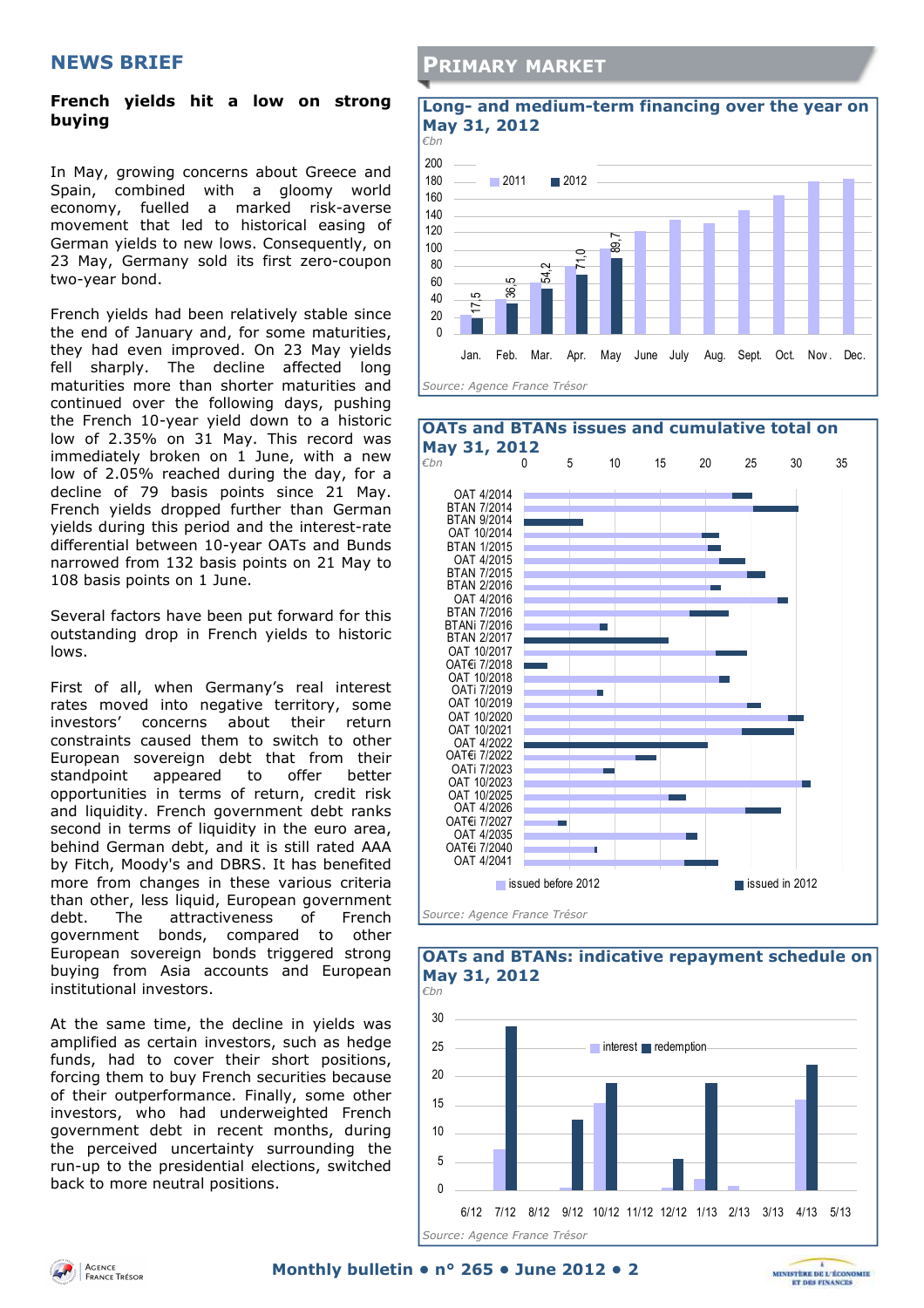#### **OAT and BTAN auctions – May 2012**  *€m*

|                          | OAT 6 vrs           | OAT 10 yrs | OAT 10 vrs |                     | OAT 14 yrs BTAN 2 yrs | OAT 3 yrs | OAT 4 yrs       |           | BTAN 5 yrs OAT€i 10 yrs OATi 11 yrs OAT€i 15 yrs |           |           |
|--------------------------|---------------------|------------|------------|---------------------|-----------------------|-----------|-----------------|-----------|--------------------------------------------------|-----------|-----------|
|                          | 10/25/2017          | 10/25/2021 | 4/25/2022  | 10/25/2025          | 9/25/2014             | 4/25/2015 | 4/25/2016       | 2/25/2017 | 7/25/2022                                        | 7/25/2023 | 7/25/2027 |
| EUR million              | 4,25%               | 3,25%      | 3,00%      | 6.00%               | 0,75%                 | 3,50%     | 3.25%           | 1,75%     | 1.10%                                            | 2,10%     | 1.85%     |
| <b>Auction date</b>      | 5/3/2012            | 5/3/2012   | 5/3/2012   | 5/3/2012            | 5/16/2012             | 5/16/2012 | 5/16/2012       | 5/16/2012 | 5/16/2012                                        | 5/16/2012 | 5/16/2012 |
| Settlement date          | 5/9/2012            | 5/9/2012   | 5/9/2012   | 5/9/2012            | 5/22/2012             | 5/22/2012 | 5/22/2012       | 5/22/2012 | 5/22/2012                                        | 5/22/2012 | 5/22/2012 |
| Amount announced         | $< 6.500 - 7.500 >$ |            |            | $< 7.000 - 8.000 >$ |                       |           | $< 800 - 1.200$ |           |                                                  |           |           |
| Bid amount               | 3,870               | 4,500      | 6,578      | 3.688               | 7.445                 | 4,330     | 4,445           | 7,455     | 1,584                                            | 1,152     | 0,731     |
| Amount served            | 1 0 8 5             | 1,550      | 3,323      | 1,473               | 2,505                 | 945       | 895             | 3,651     | 384                                              | 567       | 231       |
| NCTs after auction       |                     | 178        | 876        | 434                 | 436                   | 210       | 194             | 771       | 44                                               | 107       | 24        |
| Total issued amount      | 1086                | 1,728      | 4,199      | 1,907               | 2,941                 | 1,155     | 1,089           | 4,422     | 428                                              | 674       | 255       |
| Bid-to-cover ratio       | 3.57                | 2.90       | 1.98       | 2.50                | 2.97                  | 4.58      | 4.97            | 2.04      | 4.13                                             | 2.03      | 3.16      |
| We ighted a verage price | 112.11%             | 103.26%    | 100.37%    | 128.79%             | 100.02%               | 107.33%   | 107.15%         | 100.11%   | 98.60%                                           | 109.51%   | 105.25%   |
| Yield to maturity        | 1.89%               | 2.85%      | 2.96%      | 3.31%               | 0.74%                 | 0.95%     | 1.37%           | 1.72%     | 1.25%                                            | 1.19%     | 1.46%     |
| Indexation coefficient*  |                     |            |            |                     |                       |           |                 |           | 1.05976                                          | 1.08377   | 1.04436   |

\* as of the settlement date

*Source: Agence France Trésor* 

### **BTF auctions – May 2012**

*€m* 

|                            | <b>BTF</b> | <b>BTF</b> | <b>BTF</b> | <b>BTF</b> |
|----------------------------|------------|------------|------------|------------|
| <b>EUR</b> million         | 3 month    | 6 month    | 9 month    | 12 month   |
| <b>Auction date</b>        | 5/7/2012   | 5/7/2012   |            | 5/7/2012   |
| <b>Issue</b>               | 12 weeks   | 25 weeks   |            | 51 weeks   |
| Settlement date            | 5/10/2012  | 5/10/2012  |            | 5/10/2012  |
| Maturity                   | 8/2/2012   | 10/31/2012 |            | 5/2/2013   |
| Amount served              | 3,998      | 1,792      |            | 2,192      |
| NCTs after auction         | 0          | 0          |            | 0          |
| <b>Total issued amount</b> | 3,998      | 1,792      |            | 2,192      |
| Weighted average rate      | 0.082%     | 0.114%     |            | 0.174%     |
| <b>Auction date</b>        | 5/14/2012  | 5/1 4/2012 |            | 5/14/2012  |
| <b>Issue</b>               | 13 weeks   | 24 weeks   |            | 50 weeks   |
| Settlement date            | 5/16/2012  | 5/16/2012  |            | 5/16/2012  |
| Maturity                   | 8/16/2012  | 10/31/2012 |            | 5/2/2013   |
| Amount served              | 3,993      | 1,775      |            | 1,492      |
| NCTs after auction         | 217        | 0          |            | 38         |
| <b>Total issued amount</b> | 4,210      | 1,775      |            | 1,530      |
| Weighted average rate      | 0.074%     | 0.111%     |            | 0.185%     |
| <b>Auction date</b>        | 5/21/2012  | 5/2 1/2012 |            | 5/21/2012  |
| <b>Issue</b>               | 12 weeks   | 23 weeks   |            | 49 weeks   |
| Settlement date            | 5/24/2012  | 5/24/2012  |            | 5/24/2012  |
| Maturity                   | 8/16/2012  | 10/31/2012 |            | 5/2/2013   |
| Amount served              | 4,197      | 2,199      |            | 1,998      |
| NCTs after auction         | 35         | 19         |            | 210        |
| <b>Total issued amount</b> | 4,232      | 2,218      |            | 2,208      |
| Weighted average rate      | 0.070%     | 0.096%     |            | 0.168%     |
| <b>Auction date</b>        | 5/29/2012  | 5/29/2012  |            | 5/29/2012  |
| <b>Issue</b>               | 13 weeks   | 22 weeks   |            | 52 weeks   |
| Settlement date            | 5/31/2012  | 5/31/2012  |            | 5/31/2012  |
| Maturity                   | 8/30/2012  | 10/31/2012 |            | 5/30/2013  |
| Amount served              | 4,193      | 1,410      |            | 2,296      |
| NCTs after auction         | 0          | 29         |            | 158        |
| <b>Total issued amount</b> | 4,193      | 1,439      |            | 2,454      |
| Weighted average rate      | 0.084%     | 0.106%     |            | 0.180%     |

*Source: Agence France Trésor* 



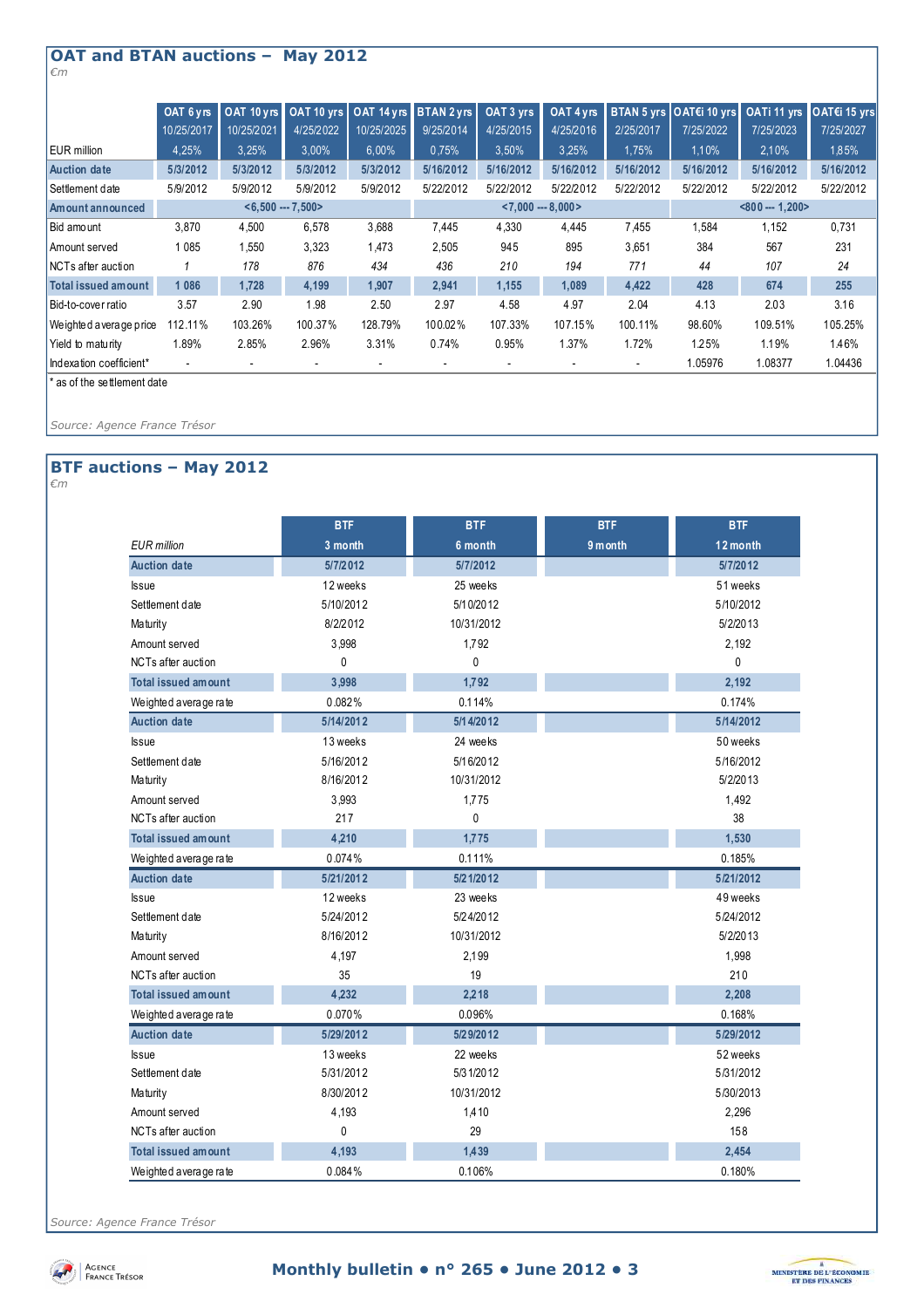







(1) difference between the yield of the OAT 3.75% April 2017 and the yield of the OATi 1% July 2017

(2) difference between the yield of the OAT 4.25% April 2019 and the yield of the OAT€i 2.25% July 2020

(3) difference between the yield of the OAT 5.5% April 2029 and the yield of the OATi 3.4% July 2029

(4) difference between the yield of the OAT 5.75% October 2032 and the yield of the OAT€i 3.15% July 2032

*Source: Bloomberg* 

0.5 0.8 1.1 1.4 1.7 2.0

| <b>Negotiable government debt and swaps</b><br>€bn |             |             |             |             |             |             |             |                      |                    |  |
|----------------------------------------------------|-------------|-------------|-------------|-------------|-------------|-------------|-------------|----------------------|--------------------|--|
|                                                    | end<br>2005 | end<br>2006 | end<br>2007 | end<br>2008 | end<br>2009 | end<br>2010 | end<br>2011 | end of April<br>2012 | end of May<br>2012 |  |
| Ne gotiable government debt<br><b>outstanding</b>  | 877         | 877         | 921         | 1,017       | 1,148       | 1,229       | 1,313       | 1,350                | 1,374              |  |
| of which index-linked securities                   | 90          | 110         | 132         | 152         | 148         | 159         | 166         | 174                  | 178                |  |
| <b>OAT</b>                                         | 593         | 610         | 641         | 681         | 719         | 816         | 888         | 917                  | 931                |  |
| <b>BTAN</b>                                        | 189         | 200         | 202         | 198         | 215         | 226         | 247         | 257                  | 264                |  |
| <b>BTF</b>                                         | 95          | 66          | 78          | 138         | 214         | 187         | 178         | 176                  | 179                |  |
| <b>Swaps outstanding</b>                           | 52          | 44          | 42          | 28          | 20          | 16          | 13          | 14                   | 13                 |  |
| Average maturity of the negotiable debt            |             |             |             |             |             |             |             |                      |                    |  |
| before swaps                                       | 6 years     | 7 years     | 7 years     | 6 years     | 6 years     | 7 years     | 7 years     | 7 years              | 7 years            |  |
|                                                    | 267 days    | 45 days     | 51 days     | 292 days    | 246 days    | 68 days     | 57 days     | 56 days              | 28 days            |  |
| after swaps                                        | 6 years     | 7 years     | 7 years     | 6 years     | 6 years     | 7 years     | 7 years     | 7 years              | 7 years            |  |
| Source: Agence France Trésor                       | $228$ days  | 16 days     | 29 days     | 276 days    | 233 days    | 60 days     | 52 days     | 53 days              | 25 days            |  |

France 10 years (1) Euro area 10 years (2) France 30 years (3) Euro area 30 years (4)

6/1/10 10/1/10 2/1/11 6/1/11 10/1/11 2/1/12 6/1/12

Agence<br>France Trésor

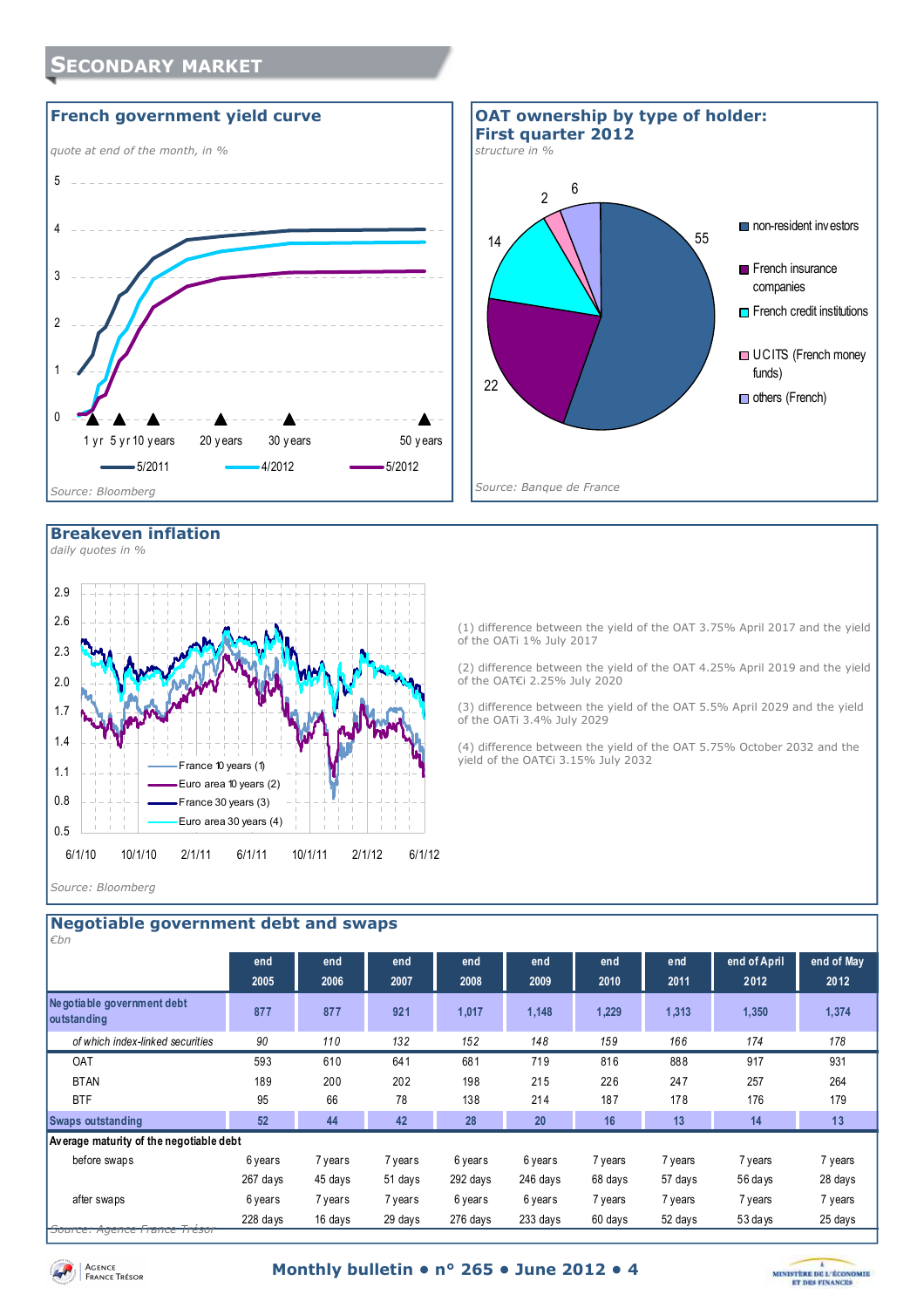

#### **Primary dealers, monthly fixed-rate repo transactions**







Agence<br>France Trésor

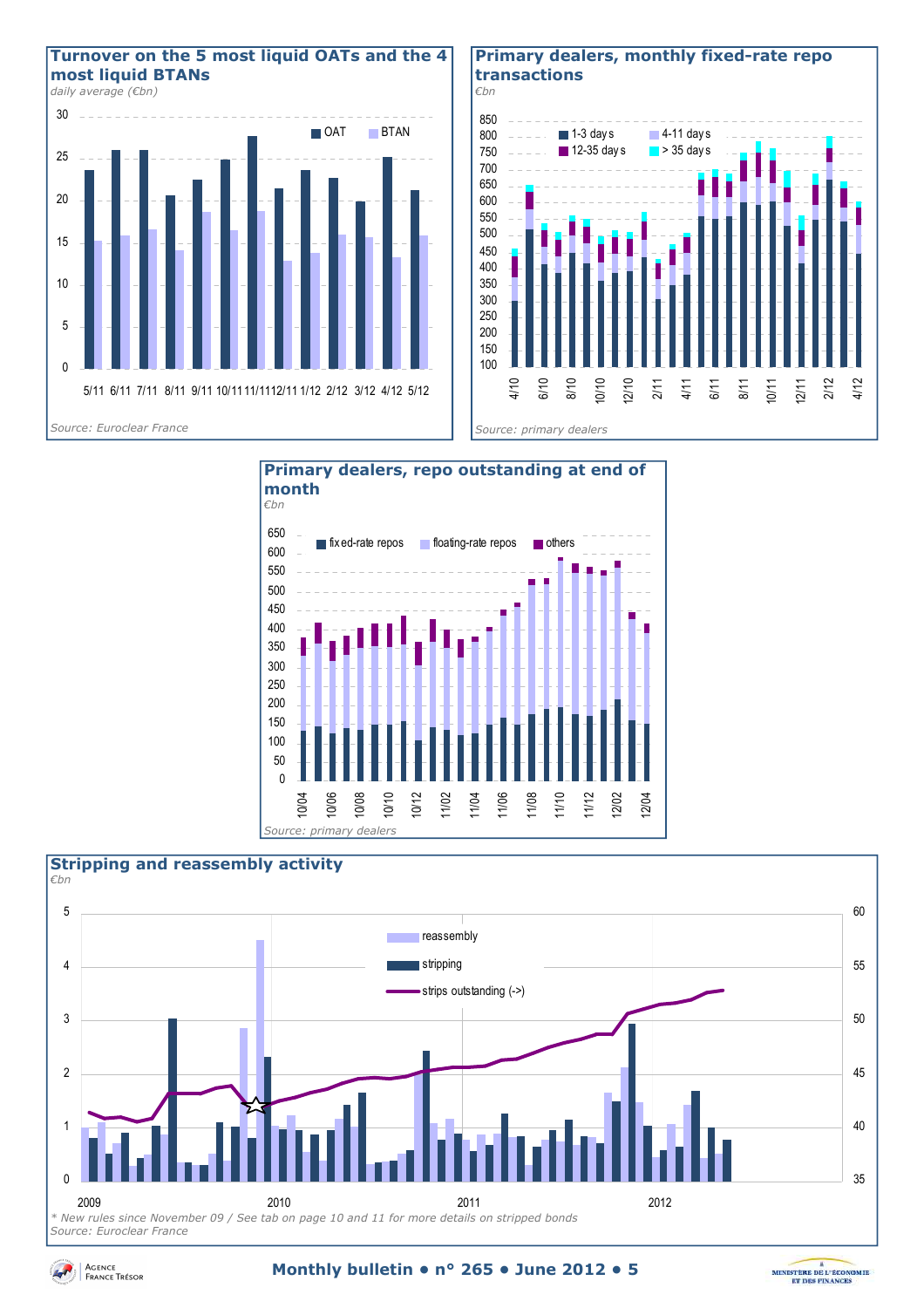# **Identity crisis**

By Giovanni Zanni, euro area Chief Economist, Crédit-Suisse

**The euro area economy remains weak.** The absence of credible measures to reassure markets about the sustainability of the currency area has created a resurgence of uncertainty. The latter, coupled with an air pocket in the global cycle (China), has spawned a renewed fall in economic activity in the euro area in the second quarter.

The financial stress and strong fiscal tightening undertaken by most governments in the euro area have also had a depressing effect on short term activity. Although there is evidence of some resilience to these shocks – and economic policy measures, such as the ECB LTRO, have prevented the financial stress to have a more negative effect on the economy, cyclical dynamics have continued to deteriorate.

**This deterioration is clearly visible in the recent trend of surveys such as the PMIs, which are now at levels consistent with an annualized decline in GDP of around 2%.** It is true that the last point of the survey, covering the month of June, probably suggests a stabilization and possibly a turnaround that would manifest itself from the third quarter on, but this should not prevent a technical recession in Q2/Q3, that would be followed in our view by a modest recovery next year.

It is important to highlight that the deterioration in activity has been widespread in the euro area in the second quarter. **Everyone had expected lower activity in the periphery. However, the crisis has dented confidence in Germany and France as well** – which means that the weak demand in the periphery is no longer offset by stronger demand in the core.

Another element that may have accelerated the downturn is the weak export credit backdrop, again related to uncertainties around the permanence of some euro area members in the currency area in the future.

**In sum, economic growth has not been at the rendezvous and any recovery may be subdued, absent a clear alteration of expectations regarding the euro area's future.** 

**Uncertainty is particularly high – with risks admittedly not only on the downside in our view because of numerous economic as well as political factors.** 

**A non exhaustive list of risk factors would include:** 



- **The impact of structural reforms** implemented in particular in countries of the periphery: the impact of these measures on growth and the timing of this impact are particularly difficult to assess;
- **The impact of the weaker euro and oil prices:** theoretically very positive on economic activity, these lower prices are nevertheless taking place in a context of lack of confidence and poor demand;
- **The still uncertain impact of the LTROs on the supply of credit to the private sector:** the transmission mechanism is at least partially impaired;
- **The impact of liquidity measures decided in particular in Spain and Italy:** payment of commercial arrears by the public administration (on a significant scale: 2-3 points of GDP) can potentially support activity and avoid a deterioration in NPLs, strengthening the economy and the financial system of these countries. The true impact and timing are however hard to estimate;
- **The impact on confidence and activity measurements of the European Summit in late June.**

To this list we should add of course the global context: while we see the global economy accelerating at the margin, there are many uncertainties - political and fiscal, for example - particularly in the U.S.

#### **Overall, we believe this scenario is consistent with a further rate cut by the ECB, of at least 25bp, in July. We also do believe that any credible commitment towards fiscal union would strongly change expectations and form the base for a more solid economic rebound in the euro zone.**

NB: this Agence France Trésor forum offers economists an opportunity to express their personal opinion. Thus, the above article strictly reflects the author's view, and should not be construed as expressing the viewpoints of Agence France Trésor or the Ministry of the Economy, Finance and Industry .



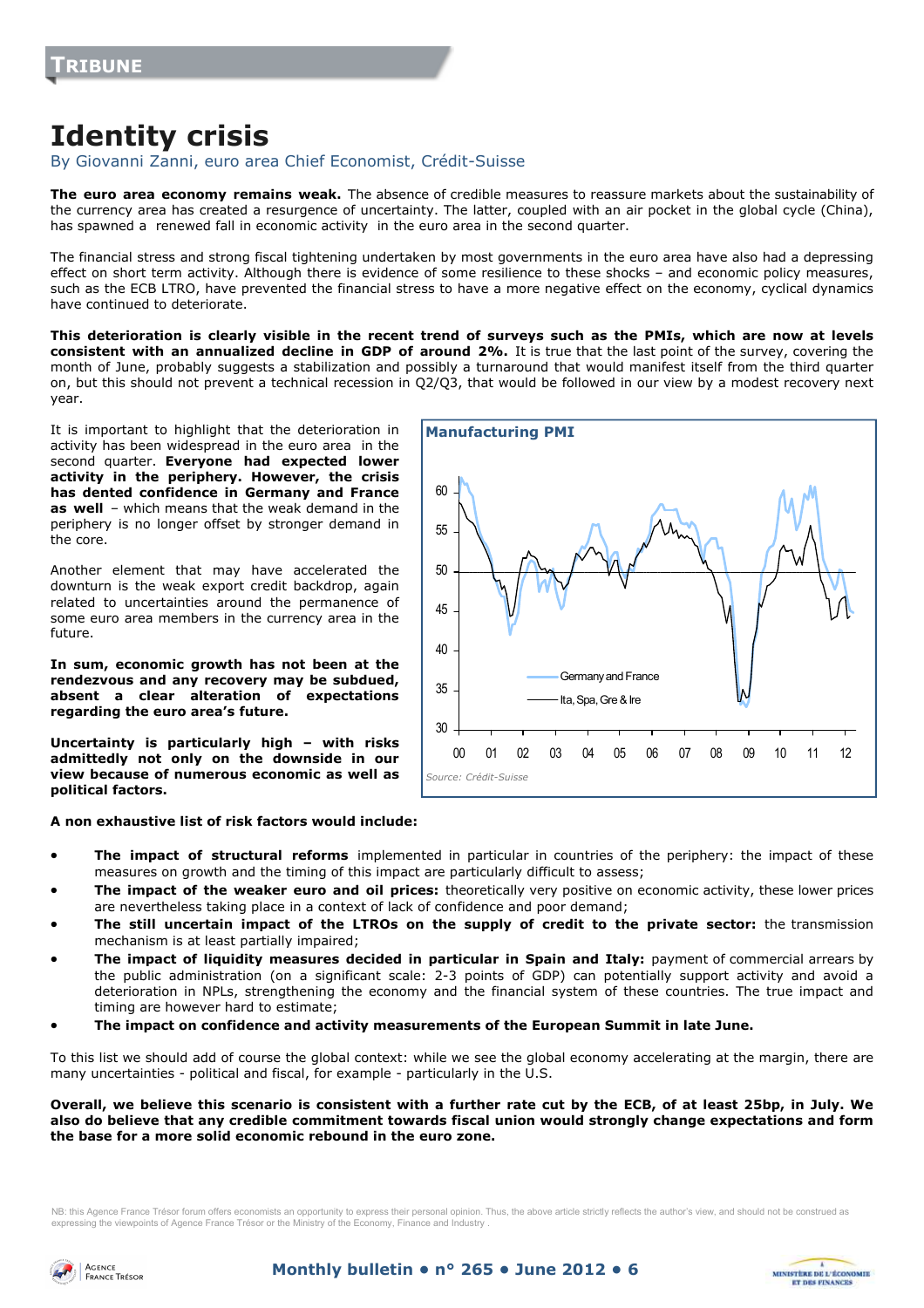#### **Macro-economic forecast**

*Real growth rate as a %* 

|                              | 2011 | 2012 | 2013 |
|------------------------------|------|------|------|
| French GDP                   | 1.7  | 0.7  | 1.75 |
| House hold consumption       | 0.3  | 0.3  | 1.2  |
| <b>Business investment</b>   | 4.3  | 0.6  | 4.1  |
| Exports                      | 5.0  | 3.4  | 5.2  |
| Imports                      | 4.8  | 1.6  | 4.0  |
| Consumer prices              | 2.1  | 1.9  | 1.8  |
| (on an annual average basis) |      |      |      |

*Source: French stability programme 2012-2016, Ministry of the Economy and Finance* 

### **Gross domestic product at chain-linked previous year prices**

*Variation in %* 





*Source: Ministry of the Economy and Finance* 

| <b>Recent economic indicators</b>                                                              |          |            |
|------------------------------------------------------------------------------------------------|----------|------------|
| Industrial output*, year-on-year                                                               | $-0.6%$  | 4/2012     |
| Household consumption,                                                                         |          |            |
| year-on-year                                                                                   | $-1.6%$  | 4/2012     |
| Unemployment rate (ILO)                                                                        | $10.0\%$ | 3/2012     |
| Consumer prices,                                                                               |          |            |
| year-on-year                                                                                   |          |            |
| all items                                                                                      | 2.1%     | 4/2012     |
| all items excluding tobacco                                                                    | 2.0%     | 4/2012     |
| Trade balance, fob-fob, sa (€bn)                                                               | $-5.8$   | 4/2012     |
| Ħ                                                                                              | $-5.6$   | 3/2012     |
| Current account balance, sa (€bn)                                                              | $-4.2$   | 4/2012     |
|                                                                                                | $-4.4$   | 3/2012     |
| 10-year constant maturity rate (TEC10)                                                         | 2.39%    | 05/31/2012 |
| 3-month interest rate (Euribor)                                                                | 0.668%   | 05/31/2012 |
| EUR/USD                                                                                        | 1.2403   | 05/31/2012 |
| EUR/JPY                                                                                        | 97.66    | 05/31/2012 |
| *manufactured goods / Sources: Insee, Ministry of the Economy and<br>Finance, Bangue de France |          |            |

#### **Euro exchange rate**





**Public finance: general government deficit** 

*Sources: according to Maastricht Treaty, Insee and Ministry of the Economy and Finance —Eurostat* 

Agence<br>France Trésor

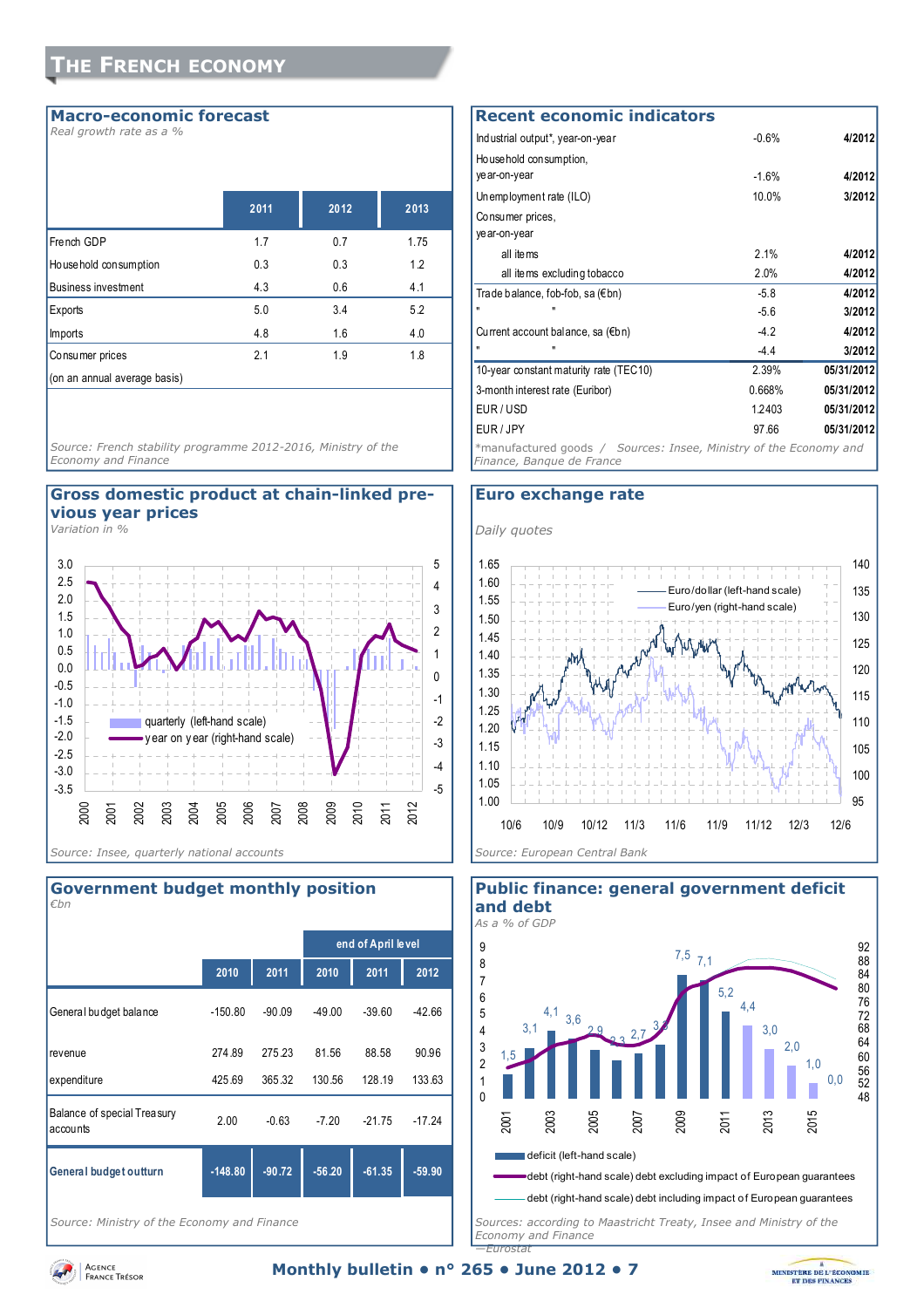## **Timetable for the release of French economic indicators**

| i ililetable ivi tile i elease vi i i elitil etvilvillit iliultatvi s |                                                          |  |  |  |  |
|-----------------------------------------------------------------------|----------------------------------------------------------|--|--|--|--|
| <b>July 2012</b>                                                      | August 2012                                              |  |  |  |  |
| 07/06 Foreign trade in May                                            | 08/08 Foreign trade in June                              |  |  |  |  |
| 07/10 Industrial output in May                                        | 08/10 Industrial output in June                          |  |  |  |  |
| 07/11 Balance of payments in May                                      | 08/13 Balance of payments in June                        |  |  |  |  |
| 07/12 Consumer prices: index for June                                 | 08/14 Consumer prices: index for July                    |  |  |  |  |
| 07/16 Inflation (HICP): June index                                    | 08/14 Quarterly national accounts: first results Q2-2012 |  |  |  |  |
| 01/22 Industrial trends: monthly survey for July                      | 08/14 Payroll employment: provisional results Q2-2012    |  |  |  |  |
| 07/25 Industrial trends: quarterly survey for July                    | 08/16 Inflation (HICP): July index                       |  |  |  |  |
| 07/25 Job seekers in June                                             | 08/27 Job seekers in July                                |  |  |  |  |
| 07/27 Household confidence survey: July survey                        | 08/28 Industrial investments: July survey                |  |  |  |  |
| 07/31 New building starts in June                                     | 08/28 New building starts in July                        |  |  |  |  |
| 07/31 Household consumption of manufactured goods in June             | 08/29 Industrial trends: monthly survey for August       |  |  |  |  |
| 07/31 Industrial producer prices: June index                          |                                                          |  |  |  |  |
|                                                                       |                                                          |  |  |  |  |
|                                                                       |                                                          |  |  |  |  |

*Sources: Insee, Eurostat*

# **INTERNATIONAL COMPARISONS**







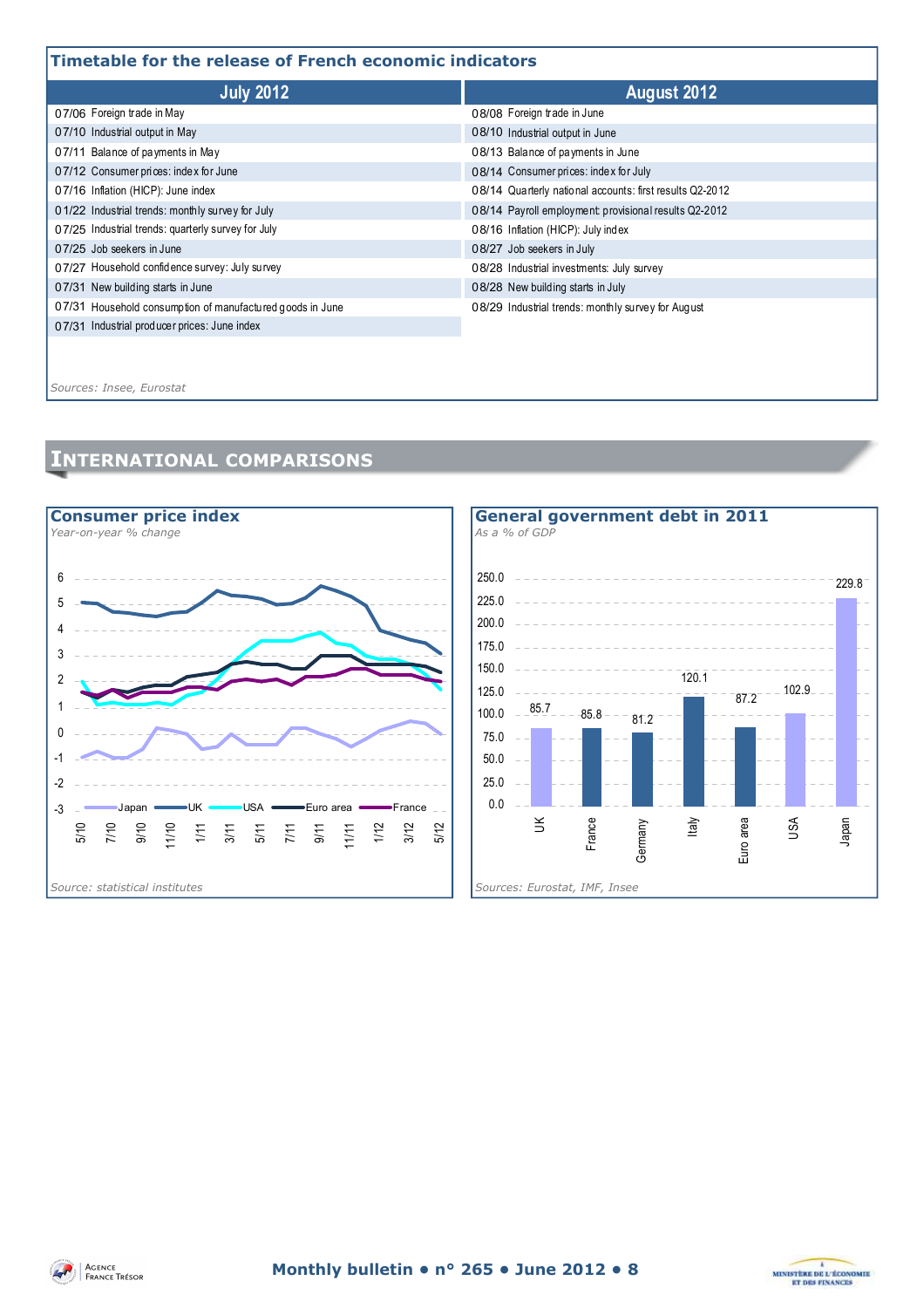# **Treasury notes at May 31, 2012**

*In euros* 

| <b>ISIN CODE</b><br>Euroclear France | <b>Bond</b>                  | Outstanding       | Inde xation<br>coefficient | Face value    |
|--------------------------------------|------------------------------|-------------------|----------------------------|---------------|
|                                      | <b>Maturity 2012</b>         | 27,562,000,000    |                            |               |
| FR0110979186                         | BTAN 4,5% 12 July 2012       | 15,160,000,000    |                            |               |
| FR0118153370                         | BTAN 0,75% 20 September 2012 | 12,402,000,000    |                            |               |
|                                      | <b>Maturity 2013</b>         | 52,500,000,000    |                            |               |
| FR0113087466                         | BTAN 3,75% 12 January 2013   | 18,738,000,000    |                            |               |
| FR0114683842                         | BTAN 4,5% 12 July 2013       | 21,281,000,000    |                            |               |
| FR0119580019                         | BTAN 2% 25 September 2013    | 12,481,000,000    |                            |               |
|                                      | <b>Maturity 2014</b>         | 65,952,000,000    |                            |               |
| FR0116114978                         | BTAN 2,5% 12 January 2014    | 29,197,000,000    |                            |               |
| FR0116843535                         | BTAN 3% 12 July 2014         | 30,269,000,000    |                            |               |
| FR0120634490                         | BTAN 0,75% 25 September 2014 | 6,486,000,000     |                            |               |
|                                      | <b>Maturity 2015</b>         | 48,112,000,000    |                            |               |
| FR0117836652                         | BTAN 2,5% 15 January 2015    | 21,605,000,000    |                            |               |
| FR0118462128                         | BTAN 2% 12 July 2015         | 26,507,000,000    |                            |               |
|                                      | <b>Maturity 2016</b>         | 53,813,850,860    |                            |               |
| FR0119105809                         | BTAN 2,25% 25 February 2016  | 21,624,000,000    |                            |               |
| FR0119580050                         | BTAN 2,5% 25 July 2016       | 22,553,000,000    |                            |               |
| FR0119105791                         | BTANi 0,45% 25 July 2016     | 9,636,850,860 (1) | 1.03823                    | 9,282,000,000 |
|                                      | <b>Maturity 2017</b>         | 15,957,000,000    |                            |               |
| FR0120473253                         | BTAN 1,75% 25 February 2017  | 15,957,000,000    |                            |               |

| Total Treasury notes             | 263,896,850,860      |
|----------------------------------|----------------------|
| <b>Average maturity of BTANs</b> | 2 years and 118 days |

(1) Indexed bonds outstanding  $=$  face value x indexation coefficient



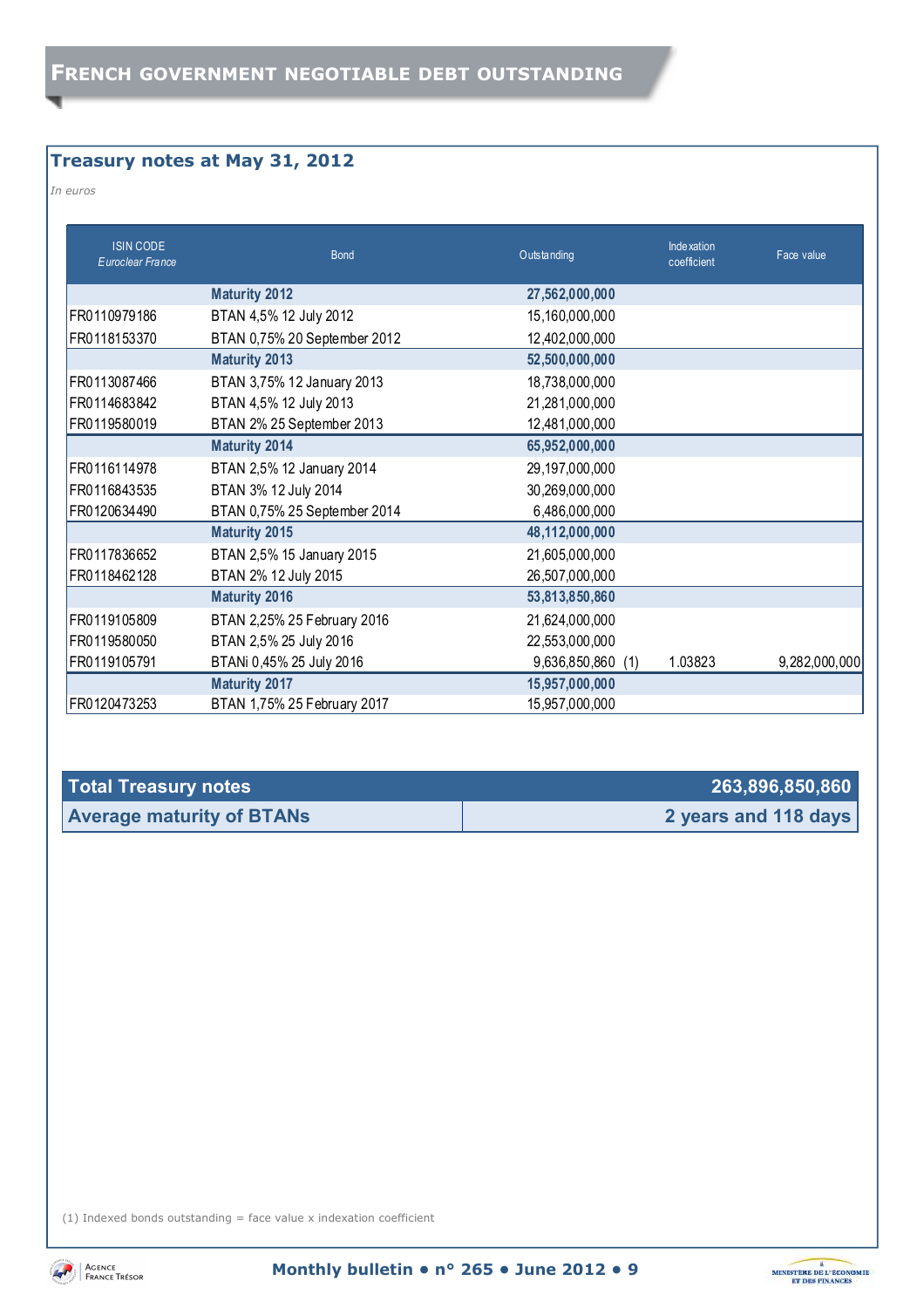# **Fungible Treasury bonds at May 31, 2012**

*In euros* 

| <b>ISIN CODE</b><br>Euroclear France | <b>Bond</b>                     | Outstanding           | Indexation<br>co efficient | Face value     | <b>Stripped</b> |
|--------------------------------------|---------------------------------|-----------------------|----------------------------|----------------|-----------------|
|                                      | <b>Maturity 2012</b>            | 37,749,253,943        |                            |                |                 |
| FR0000188013                         | OAT€i 3% 25 July 2012           | 13,597,433,680 (1)    | 1.23658                    | 10,996,000,000 | 0               |
| FR0000188690                         | OAT 4.75% 25 October 2012       | 18,716,122,924        |                            |                | $\Omega$        |
| FR0000570780                         | OAT 8.5% 26 December 2012       | 5,435,697,339         |                            |                |                 |
|                                      | <b>Maturity 2013</b>            | 63,821,663,098        |                            |                |                 |
| FR0000188989                         | OAT 4% 25 April 2013            | 22,072,183,879        |                            |                | 0               |
| FR0000188955                         | OATi 2.5% 25 July 2013          | 18,523,721,540 (1)    | 1.18039                    | 15,692,882,471 | 0               |
| FR0010011130                         | OAT 4% 25 October 2013          | 23,225,757,679        |                            |                | 0               |
|                                      | <b>Maturity 2014</b>            | 46,695,724,224        |                            |                |                 |
| FR0010061242                         | OAT 4% 25 April 2014            | 25,111,752,234        |                            |                | 0               |
| FR0010112052                         | OAT 4% 25 October 2014          | 21,583,971,990        |                            |                | 0               |
|                                      | <b>Maturity 2015</b>            | 74,125,829,613        |                            |                |                 |
| FR0010163543                         | OAT 3.5% 25 April 2015          | 24,412,313,893        |                            |                | 0               |
| FR0010135525                         | OAT€i 1.6% 25 July 2015         | 16,477,515,720 (1)    | 1.17261                    | 14,052,000,000 | 0               |
| FR0010216481                         | OAT 3% 25 October 2015          | 33,236,000,000        |                            |                | n               |
|                                      | <b>Maturity 2016</b>            | 57,859,000,000        |                            |                |                 |
| FR0010288357                         | OAT 3.25% 25 April 2016         | 29,070,000,000        |                            |                | 0               |
| FR0000187361                         | OAT 5% 25 October 2016          | 28,789,000,000        |                            |                | 565,263,600     |
|                                      | <b>Maturity 2017</b>            | 77,443,536,500        |                            |                |                 |
| FR0010415331                         | OAT 3.75% 25 April 2017         | 30,235,000,000        |                            |                | 0               |
| FR0010235176                         | OATi 1% 25 July 2017            | 22,632,536,500 (1)    | 1.12070                    | 20,195,000,000 | 0               |
| FR0010517417                         | OAT 4.25% 25 October 2017       | 24,576,000,000        |                            |                | 0               |
|                                      | <b>Maturity 2018</b>            | 50,733,047,200        |                            |                |                 |
| FR0010604983                         | OAT 4% 25 April 2018            | 25,520,000,000        |                            |                | 0               |
| FR0011237643                         | OAT€i 0.25% 25 July 2018        | 2,570,047,200 (1)     | 1.01986                    | 2,520,000,000  | 0               |
| FR0010670737                         | OAT 4.25% 25 October 2018       | 22,643,000,000        |                            |                | 0               |
|                                      | <b>Maturity 2019</b>            | 72,319,180,553        |                            |                |                 |
| FR0000189151                         | OAT 4.25% 25 April 2019         | 28,002,000,000        |                            |                | 0               |
| FR0010850032                         | OATi 1.3% 25 July 2019          | 9,247,171,200 (1)     | 1.05465                    | 8,768,000,000  |                 |
| FR0000570921                         | OAT 8.5% 25 October 2019        | 8,844,392,893         |                            |                | 5,565,300,100   |
| FR0010776161                         | OAT 3.75% 25 October 2019       | 26,203,000,000        |                            |                | 0               |
| FR0000570954                         | OAT cap. 9.82% 31 December 2019 | 22,616,460<br>(2)     |                            | 6,692,154      |                 |
|                                      | <b>Maturity 2020</b>            | 84,519,283,500        |                            |                |                 |
| FR0010854182                         | OAT 3.5% 25 April 2020          | 29,871,000,000        |                            |                | 0               |
| FR0010050559                         | OAT€i 2.25% 25 July 2020        | 23,903,283,500 (1)    | 1.19666                    | 19,975,000,000 | 0               |
| FR0010949651                         | OAT 2.5% 25 October 2020        | 30,745,000,000        |                            |                | 0               |
|                                      | <b>Maturity 2021</b>            | 61,083,000,000        |                            |                |                 |
| FR0010192997                         | OAT 3.75% 25 April 2021         | 31,402,000,000        |                            |                | 188,566,800     |
| FR0011059088                         | OAT 3.25% 25 October 2021       | 29,681,000,000        |                            |                |                 |
|                                      | <b>Maturity 2022</b>            | 36,644,339,650        |                            |                |                 |
| FR0000571044                         | OAT 8.25% 25 April 2022         | 1,243,939,990         |                            |                | 736,468,400     |
| FR0011196856                         | OAT 3% 25 April 2022            | 19,918,000,000        |                            |                |                 |
| FR0010899765                         | OAT€i 1.1% 25 July 2022         | 15,482,399,660<br>(1) | 1.06379                    | 14,554,000,000 |                 |
|                                      | <b>Maturity 2023</b>            | 52,938,940,163        |                            |                |                 |
| FR0000571085                         | OAT 8.5% 25 April 2023          | 10,606,195,903        |                            |                | 6,506,325,000   |
| FR0010585901                         | OATi 2.1% 25 July 2023          | 10,844,744,260 (1)    | 1.08643                    | 9,982,000,000  |                 |
| FR0010466938                         | OAT 4.25% 25 October 2023       | 31,488,000,000        |                            |                | 343,952,000     |

 $(1)$  Indexed bonds outstanding = face value x indexation coefficient

(2) Including coupons capitalized at 31/12/2010; not open to subscription

(3) Revised updated on 28/03/2010; not open to subscription

OATi: OAT indexed on the French consumer prices index (excluding tobacco) OAT€i: OAT indexed on the eurozone harmonized index of consumer prices (excluding tobacco)



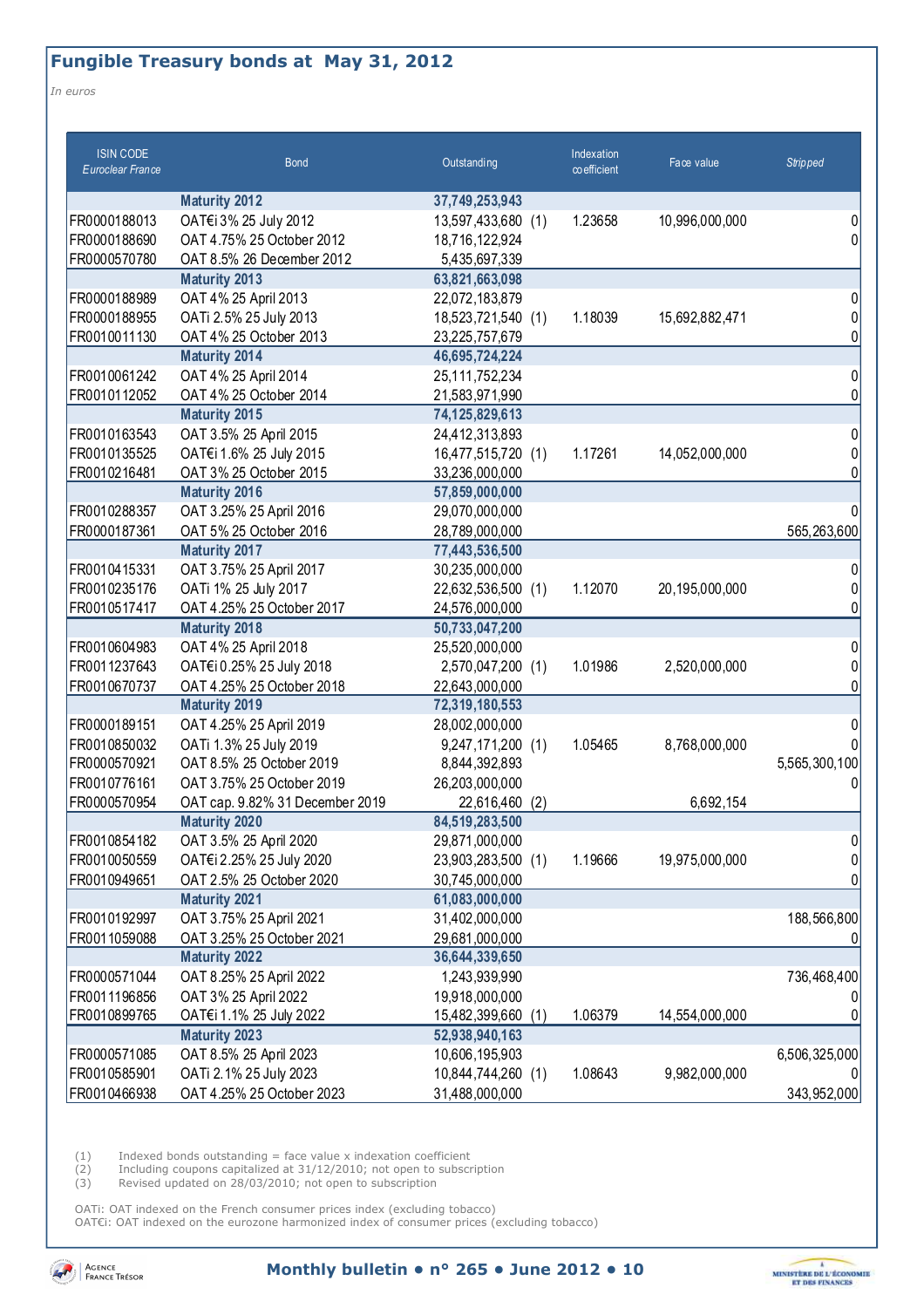# **Fungible Treasury bonds at May 31, 2012**

*In euros* 

| <b>ISIN CODE</b><br>Euroclear France | <b>Bond</b>                   | Outstanding          | Indexation<br>coefficient | Face value    | <b>Stripped</b> |
|--------------------------------------|-------------------------------|----------------------|---------------------------|---------------|-----------------|
|                                      | <b>Maturity 2025</b>          | 17,780,928,118       |                           |               |                 |
| FR0000571150                         | OAT 6% 25 October 2025        | 17,780,928,118       |                           |               | 3,083,326,900   |
|                                      | <b>Maturity 2026</b>          | 28,345,000,000       |                           |               |                 |
| FR0010916924                         | OAT 3.5% 25 April 2026        | 28,345,000,000       |                           |               | 462,550,000     |
|                                      | <b>Maturity 2027</b>          | 4,996,340,780        |                           |               |                 |
| FR0011008705                         | OAT€i 1.85% 25 July 2027      | 4,996,340,780<br>(1) | 1.04833                   | 4,766,000,000 | 0               |
|                                      | <b>Maturity 2028</b>          | 19,091,126           |                           |               |                 |
| FR0000571226                         | OAT zero coupon 28 March 2028 | 19,091,126<br>(3)    |                           | 46,232,603    |                 |
|                                      | <b>Maturity 2029</b>          | 33,494,345,836       |                           |               |                 |
| FR0000571218                         | OAT 5.5% 25 April 2029        | 24,265,880,458       |                           |               | 3,942,409,500   |
| FR0000186413                         | OATi 3.4% 25 July 2029        | 9,228,465,378<br>(1) | 1.23853                   | 7,451,144,000 | 0               |
|                                      | <b>Maturity 2032</b>          | 34,090,860,340       |                           |               |                 |
| FR0000188799                         | OAT€i 3.15% 25 July 2032      | 11,359,537,740 (1)   | 1.21246                   | 9,369,000,000 | 0               |
| FR0000187635                         | OAT 5.75% 25 October 2032     | 22,731,322,600       |                           |               | 11,013,199,000  |
|                                      | <b>Maturity 2035</b>          | 19,089,000,000       |                           |               |                 |
| FR0010070060                         | OAT 4.75% 25 April 2035       | 19,089,000,000       |                           |               | 4,206,386,000   |
|                                      | <b>Maturity 2038</b>          | 23,889,000,000       |                           |               |                 |
| FR0010371401                         | OAT 4% 25 October 2038        | 23,889,000,000       |                           |               | 4,501,350,000   |
|                                      | <b>Maturity 2040</b>          | 9,141,073,680        |                           |               |                 |
| FR0010447367                         | OAT€i 1.8% 25 July 2040       | 9,141,073,680<br>(1) | 1.12312                   | 8,139,000,000 | 0               |
|                                      | <b>Maturity 2041</b>          | 21,357,000,000       |                           |               |                 |
| FR0010773192                         | OAT 4.5% 25 April 2041        | 21,357,000,000       |                           |               | 4,229,000,000   |
|                                      | <b>Maturity 2055</b>          | 14,926,000,000       |                           |               |                 |
| FR0010171975                         | OAT 4% 25 April 2055          | 14,926,000,000       |                           |               | 5,319,867,000   |
|                                      | <b>Maturity 2060</b>          | 8,167,000,000        |                           |               |                 |
| FR0010870956                         | OAT 4% 25 April 2060          | 8,167,000,000        |                           |               | 2,179,900,000   |

| Total fungible Treasury bonds | 931,228,438,324      |
|-------------------------------|----------------------|
| Stripped outstanding          | 52,843,864,300       |
| As a % of strippable bonds    | $5.8 \%$             |
| <b>Average maturity</b>       | 9 years and 262 days |

 $(1)$  Indexed bonds outstanding = face value x indexation coefficient

(2) Including coupons capitalized at 31/12/2010; not open to subscription

(3) Revised updated on 28/03/2010; not open to subscription

OATi: OAT indexed on the French consumer prices index (excluding tobacco) OAT€i: OAT indexed on the eurozone harmonized index of consumer prices (excluding tobacco)